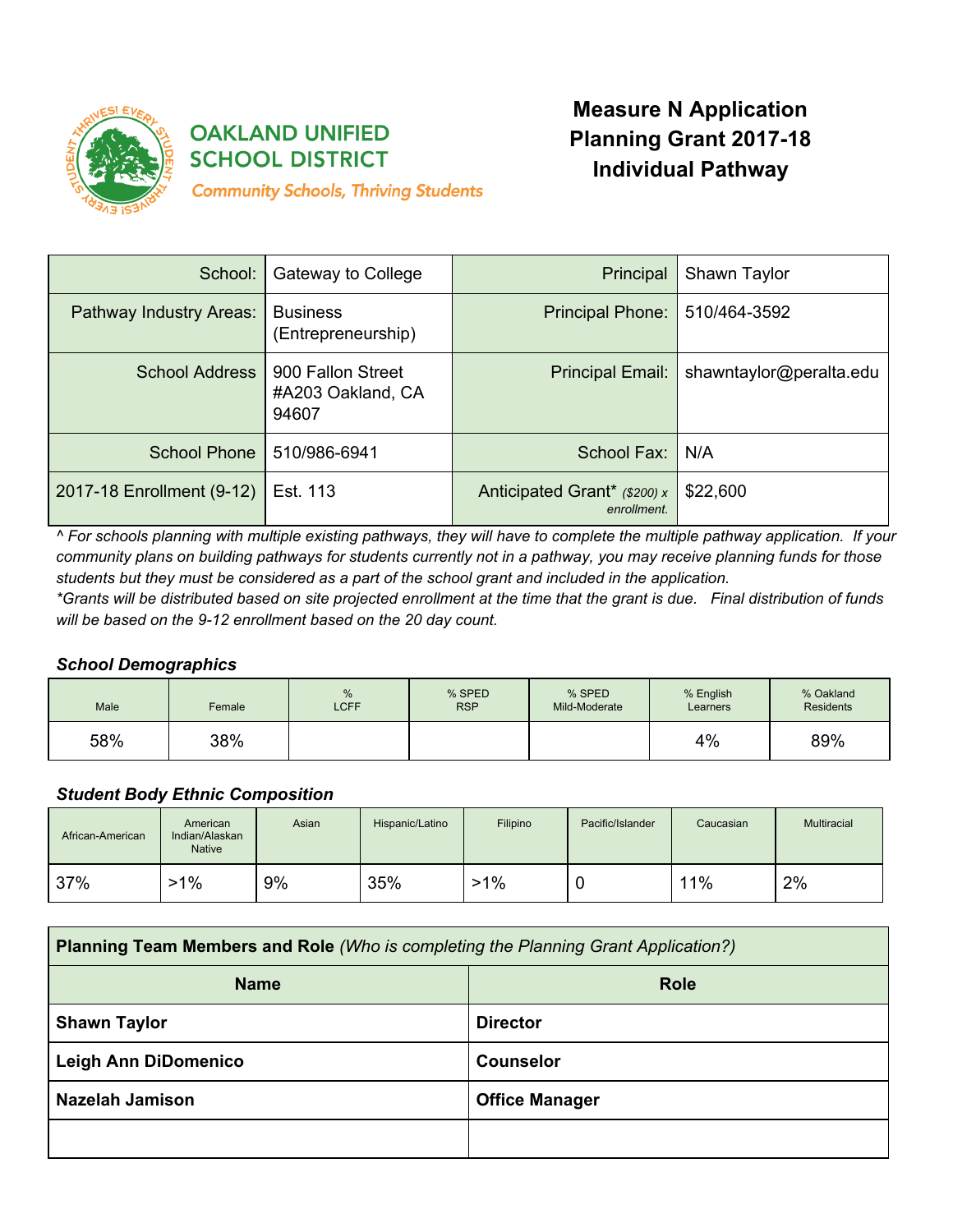### *School Vision:*

Along with being a program that delivers both rigorous high school and college academics (via concurrent enrollment), Gateway to College integrates career and college exploration in the variety of fields in business, but primarily focusing on entrepreneurship. Students will be introduced to and understand the importance of developing familiarity with all aspects of running a business—from marketing and sales, to management and bookkeeping. There is also a focus on how non-profit/for profit, homegrown businesses benefit the student's local communities. Gateway to College serves students who have stopped out, or who have otherwise made no progress towards obtaining their high school diploma.

#### *Signature School Practices:*

What are the signature pedagogy, curriculum, instructional strategies, rituals, school structures, and student experiences that make up the heart of your school? These practice constitute your "way" of being as a school. We would like to get a baseline on what you do well now. These practices *should be easily observed as part of the pathway and integrated in the pathways identity!*

Gateway to College serves 16-20 year olds, who have either stopped out or have otherwise not continued towards graduation, obtain their high school diploma while simultaneously earning credits towards an AA degree. We cover the costs of books, transportation (city bus), 50% discount on BART passes, and provided tutors, use of learning technologies, and counseling. Gateway to College is a program that delivers all course content via concurrent enrollment and is a signature learning community of Laney College, a college in the Peralta Community College District.

Gateway to College also offers:

Weekly all school meetings that include announcements of job opportunities, scholarships, recognition of achievements, workshops, and guest speakers. A cohort model to ensure and maximize peer social and academic support. Embedded tutors in all foundation courses, along with designated cohort tutoring time Intrusive advising with a program specific counselor and a student engagement and retention specialist. Culturally reflective, responsive, and relevant coursework. Trauma informed pedagogical strategies introduces to teachers and students during the student's first-term experience. We also offer a monthly "parent university" to provide tools to parents/caregivers to better support their youth.

# *School and Pathway Assessment:*

*Please insert score based on the Planning Team's completion of the Measure N Initial Self-Assessment. Planning teams should review the rubric and score their school/pathway prior to completing the Budget Justification and Narrative Section Below:*

| <b>Pathway and Leadership &amp; Direction</b> |  | <b>Building Rigorous Academic Core</b> |  |
|-----------------------------------------------|--|----------------------------------------|--|
| <b>Mission and Vision   1</b>                 |  | Rigorous, Relevant, and Integrated   1 |  |
| Leadership Configuration   1                  |  | <b>Collaborative Learning   1</b>      |  |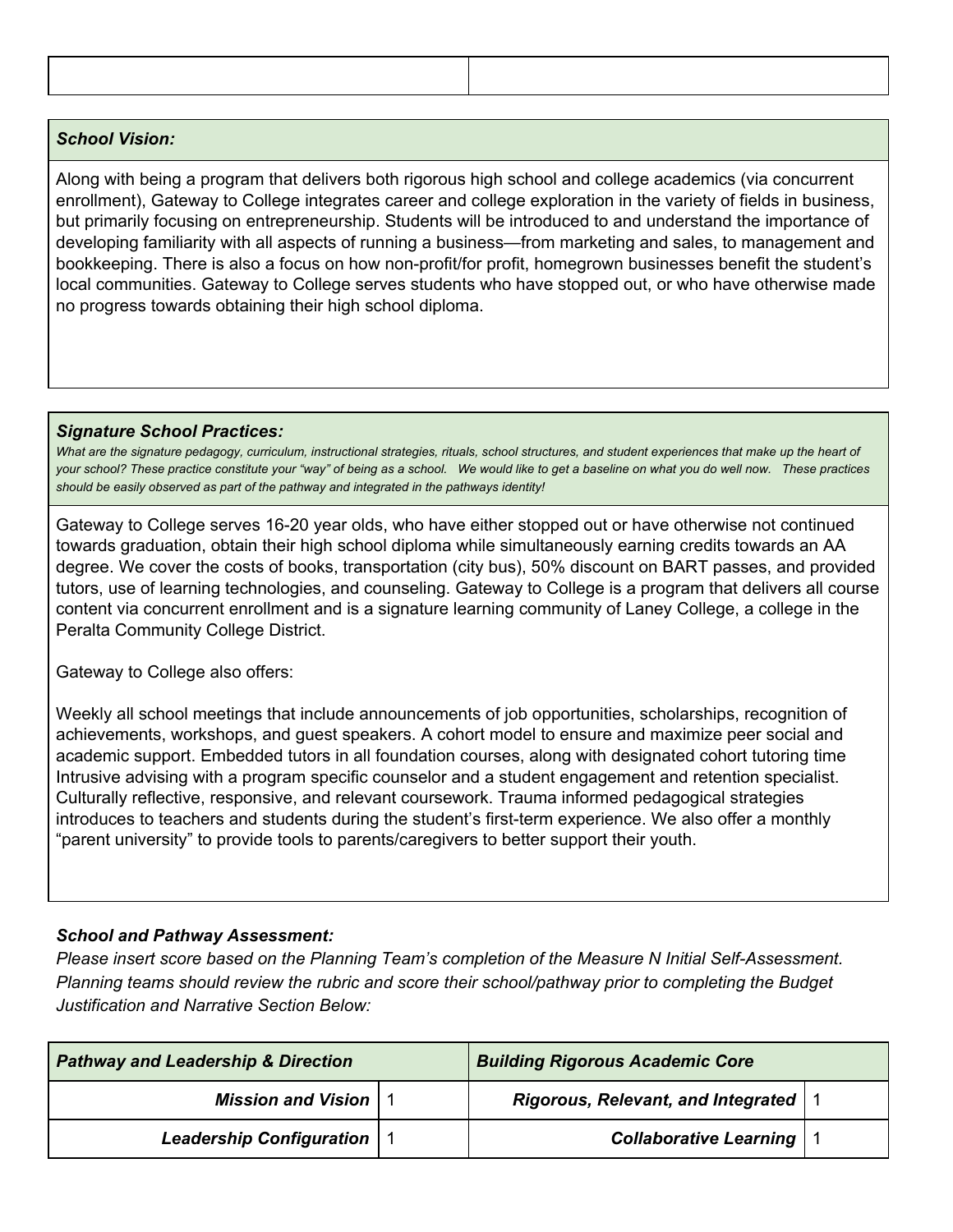| <b>Distributed Leadership</b>           |                | <b>Teacher Shared Best Practice</b>  |    |
|-----------------------------------------|----------------|--------------------------------------|----|
| <b>Equity</b>                           |                | <b>Teacher Collaboration Time</b>    |    |
| Open Access & Equitable Opp.            | $\overline{2}$ | <b>Teacher Professional Learning</b> |    |
| <b>Divers Student Representation</b>    | 2              | <b>Personalized Student Support</b>  |    |
| <b>Closing the Opportunity Gap</b>      | -1             | <b>Support of Student Needs</b>      | -2 |
| <b>Program of Study/Master Schedule</b> |                | <b>College and Career Plan</b>       | -3 |
| <b>Pathway Theme</b>                    |                | <b>Work Based Learning</b>           |    |
| <b>Integrated Core</b>                  | -1             | <b>Types of Student Experiences</b>  |    |
| <b>Cohort Scheduling</b>                | $\overline{2}$ | <b>WBL Pathway Outcomes</b>          | 1  |
|                                         |                | <b>WBL Pathway Evaluation</b>        |    |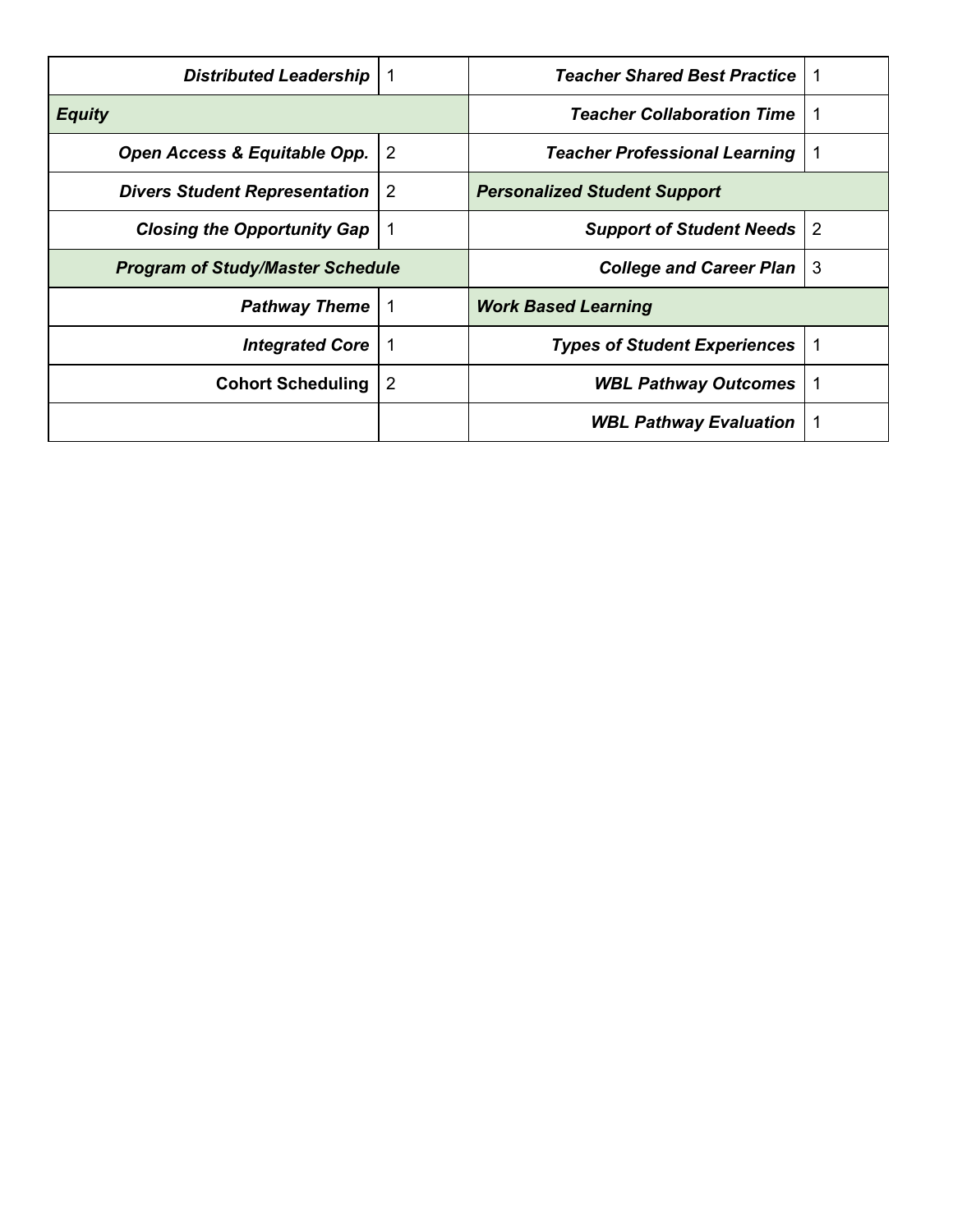# *Budget Justification and Narrative*

In the following sections, please review the self-assessment and reflect on your team's plan to:

1. Create a Design Team to lead a deep analysis of school outcomes and generate a design plan for pathway launch or augmentation. This Design Team will create the Full 3 Year Implementation Plan that uses the Measure N framework to address the following measures.

## T**he Goals of the Measure**

- Decrease the high school dropout rate
- Increase the high school graduation rate
- Increase high school students' readiness to succeed in college and career
- Increase middle school students' successful transition to high school
- Reduce disparities in student achievement and student access to career pathways based on race, ethnicity, gender, socioeconomic status, English Learner-status, special needs status, and residency
- 2. You **MUST** describe the current programmatic narrative for **EACH** section of the budget narrative based on the Measure N Initial Self. Planning activities should only be included in each area even if they do not have a direct cost associated with them.
- 3. If the Planning Team for **existing pathways** would like to **pilot** or redesign one of the four specific domains identified by Measure N, please explain how you plan on using the funds to develop strategic changes that will lead to improved outcomes in the planning year.
- 4. Add additional lines if you would like add additional budget items.
- 5. All budget items should total up to the total grant amount based on projected enrollment for 2015-16.

# *1. Design Team Establishment, Vision Development, Pathway Leadership Development and Equity*

## **Current Programmatic Narrative Based on Rubric from "Pathway Leadership and School Vision" & "Equity, Access and Achievement" Domains**

*These 2 domains are foundational elements to the 4 Pillars of Pathway Development. Design teams must have a conversation and discussion in these areas prior to planning in the 4 other domains.*

Self-Assessment:

- We are at the very beginning of our planning phase. We have summer workshops planned to develop project-based learning activities in our foundation courses that correspond with our pathway.
- As our instructors can switch from term-to-term, it will be important for us have a 'turnkey' process with which to bring any new instructor up-to-speed.
- An intensive student/caregiver strategy needs to be implemented so they have a better sense of what it means to attend Gateway to College and what will be expected of them.

### Reflection:

As we develop a clearer vision of our chosen pathway (chosen and developed via student and parent feedback), we have more planning to make adequate progress. This progress will include retooling our entire first-term experience to institutionalize our pathway. As we are a very small program currently with only one (soon to be two) full-time employees, our strategy will have to rely more heavily on the resources that already exist on the campus (see appendix A) and outside contractors. Many of our students do not want to pursue a four-year degree, as they want to get into the workforce as soon as they can, we will have to develop paths for certificate options in our chosen pathway.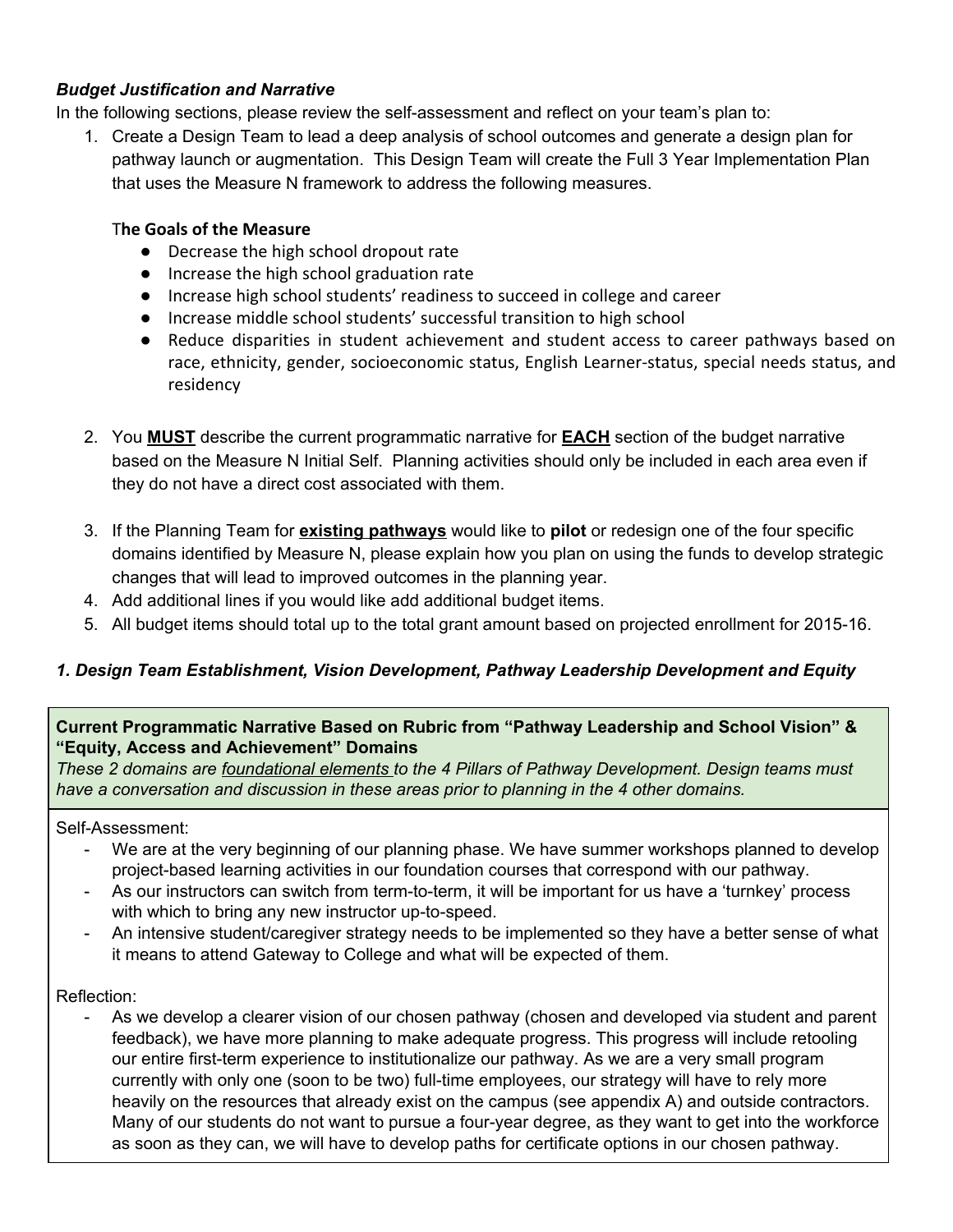Leadership will have to develop an unambiguous mission, regarding the pathway, to ensure that all instructors and staff view themselves as part of the pathway vision and value it as to reinforce it amongst the student body.

In regards to equity, over 90% of our students can be classified as disproportionately impacted (race, gender, newcomer/ESL, at or below the poverty line, students with disabilities, involved in the foster care system or otherwise adjudicated). We accept students from 16yo-20yo, with the understanding that all students must complete the program by the semester after their 21<sup>st</sup> birthday. Building and maintaining relationships is a key value in our program and we have systems and rituals in place to both establish relationships, and repair them if there are conflicts. We have strong connections to community mental health, food, and housing resources for students who need them. While students enter out program in either the fall of spring semester, we are able to support academic achievement by developing each entry class into a cohort. When possible, we also provide students with in-program vocational opportunities.

Our primary vision is that of developing a BUSINESS/ETREPRENEURSHIP pathway that will allow students to develop the tools necessary to start their own businesses, become capable managers, and leverage available resources that can help their respective communities.

| <b>Budget</b>                                              | <b>2016-17 Planning Activities</b>                                                                                                                                                                                                                                                         | <b>Anticipated Outcome</b>                                                                                                                                                                                                                             |
|------------------------------------------------------------|--------------------------------------------------------------------------------------------------------------------------------------------------------------------------------------------------------------------------------------------------------------------------------------------|--------------------------------------------------------------------------------------------------------------------------------------------------------------------------------------------------------------------------------------------------------|
| 6 Staff x 2<br>days = $$2400$<br>(stipends)<br>\$300 Meals | Fall Retreats/Workshops:<br>Revisit and refine pathway Mission and Vision<br>Develop Student Learning Outcomes (SLOs)<br>and Program Learning Outcomes (PLOs) so<br>they conform to both CTE and Laney<br>BUSINESS program standards.<br>Develop an industry partner database.             | The mission and vision align with our<br>chosen pathway and the team has created<br>strategies for adopting and adapting<br>current practices with the mission and<br>vision.                                                                          |
| 6 Staff x 6<br>$days = $3600$<br>(stipends)<br>\$600 Meals | Monthly (fall semester) "Industry Partner" seminars:<br>Representatives of industries (chosen by<br>student interest and culled from available<br>resources) will partner with specific teachers<br>and staff to develop project-based learning<br>activities to introduce to the students | Providing teachers and assisting staff with<br>a variety of tools to develop project-based<br>learning activities to enhance their<br>traditional teaching methods and to bring<br>classroom activities into alignment with the<br>mission and vision. |
|                                                            |                                                                                                                                                                                                                                                                                            |                                                                                                                                                                                                                                                        |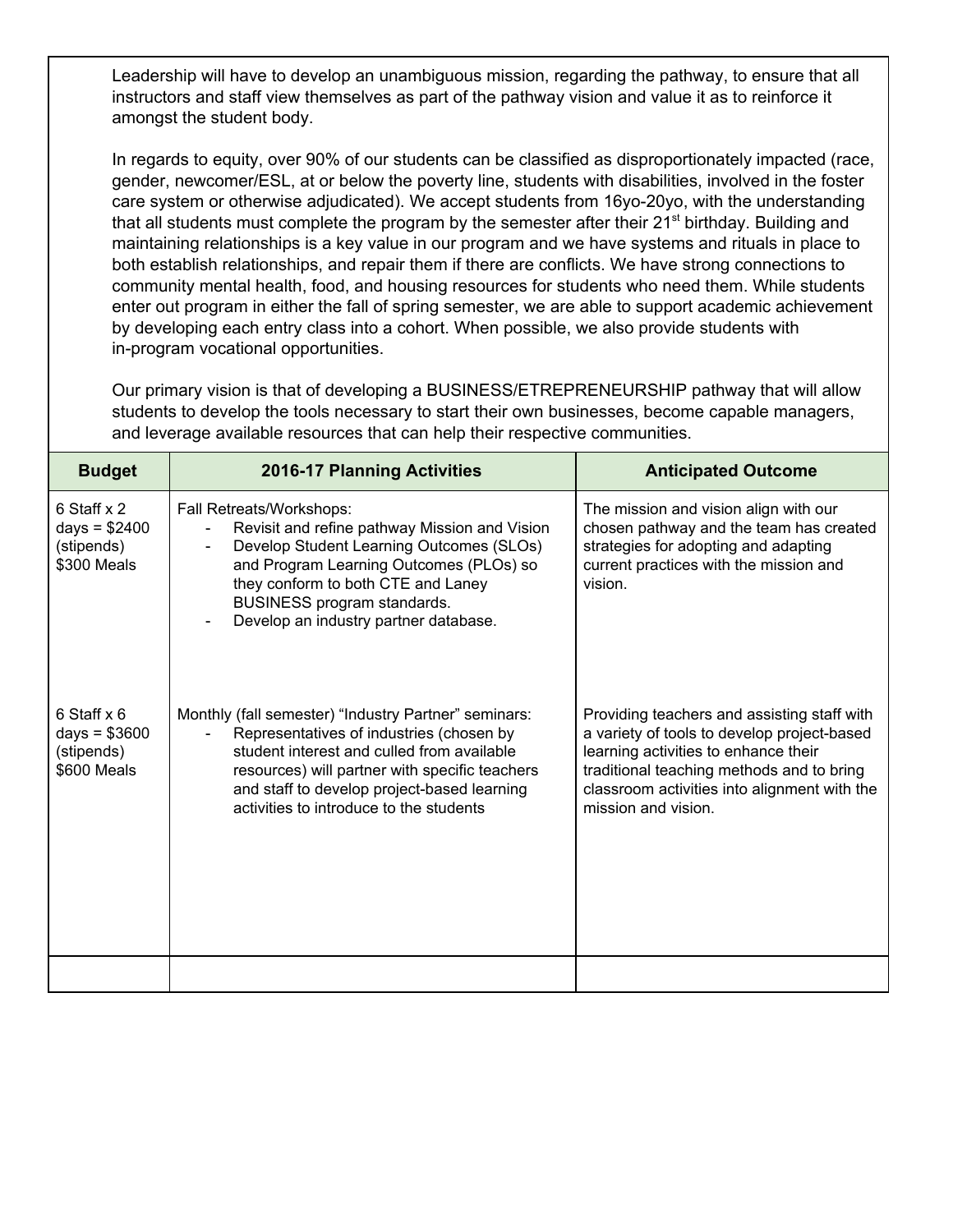# *2. School-Wide Rigorous and Challenging Academics for All Students*

### **Current Programmatic Narrative Based on Rubric**

Self-Assessment:

- While we do have rigorous and challenging academics for all students (as most of their classes are community college classes) none of the Gateway specific course offerings align with the pathway mission and vision, but it will be easy to do so.
- Teachers and tutors need more PD training to remain current and fluent in their field. With this extra training, they will be able to better align course material to the pathway, without too much outside consultation.
- We need to develop a data collection process that does more than just give us more than just student grades. We need to collect date

Reflection:

Gateway to College has been primarily focused on students earning their high school diplomas and earning credits towards their AA degrees. We were concerned with students completing their A-G requirements so they could eventually transfer to a four-ear institution. But as more students expressed their desire to get into the workplace sooner, but also feeling as if they weren't ready for any kind of jobs other than "fast food or jobs where I can't move up" it is important for Gateway to pivot towards work-based learning, and tailoring academics towards industry to better prepare them for the workforce.

| <b>Budget</b>                                                                                                  | <b>2016-17 Planned Activity</b>                                                                                                                                                                                | <b>Anticipated Outcome</b>                                                                                                                                                                               |
|----------------------------------------------------------------------------------------------------------------|----------------------------------------------------------------------------------------------------------------------------------------------------------------------------------------------------------------|----------------------------------------------------------------------------------------------------------------------------------------------------------------------------------------------------------|
| 1 trainer x 1<br>day \$500<br>stipend (held<br>during<br>regularly<br>scheduled<br>training/meetin<br>g times) | Workforce Development Workshop                                                                                                                                                                                 | Providing instructors and staff with<br>up-to-date information in workforce<br>development; trends, emerging fields, etc.<br>to better be integrated into the holistic<br>support we offer our students. |
| 4 staff x 2 days<br>\$1920 (class<br>coverage $@$<br>college cost<br>per teacher,<br>per hour)                 | <b>Shadowing BUSINESS Instructors</b><br>Laney College has a robust BUSINESS<br>program with a close to 91% graduation rate.<br>Instructors will spend two full days shadowing<br><b>BUSINESS instructors.</b> | Teachers will have access to BUSINESS<br>instructors in real time to observe best<br>teaching practices, student/teacher<br>interaction, and academics to work<br>application.                           |

# *3. Program of Study*

### **Current Programmatic Narrative Based on Rubric**

Self-Assessment:

- Our entire course of study (A-G and IGETC) needs to be reevaluated as there were several conflicts between our current practice and the establishing of the BUSINESS/ENTREPRNEUR pathway.
- We listened to students and their caregivers and recognized that our current model needs to be updated to a pathway model to better prepare students for the workforce.

Reflection:

We are in our infancy in this process. It will take some maneuvering to develop lanes that both support our pathway and support student's post high school aspirations.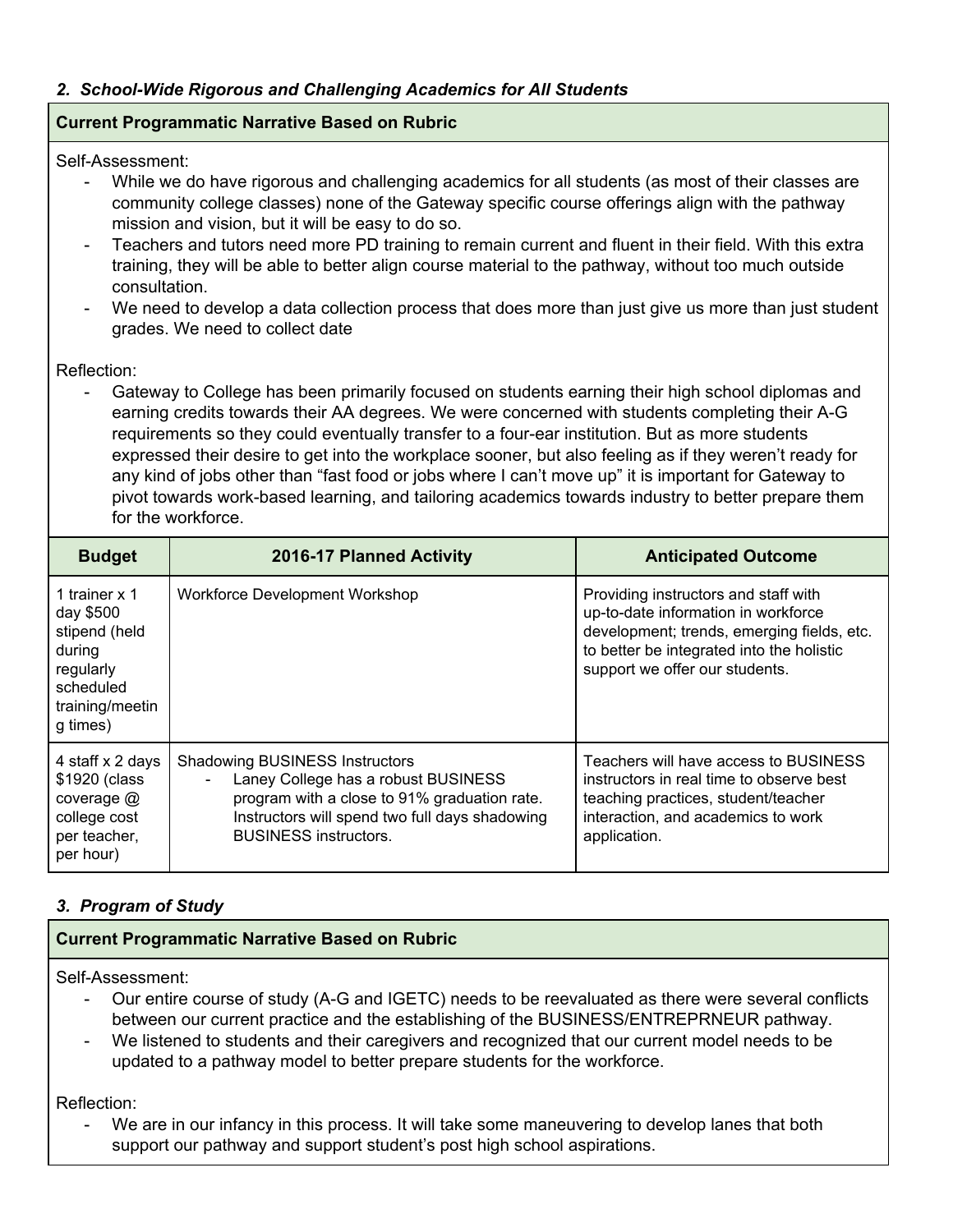- We need to develop a strong program of study that will bestow skills and knowledge that is applicable to the workforce, as quickly as possible, as our students can attend the program for only one semester before graduating.
- Our biggest strength lies in the fact that Laney College is a strong CTE program that we can emulate and pattern some of our course offerings, as well as the multiple lanes that the BUSINESS AA and certificate programs offer.

| <b>Budget</b>                                                                                                          | 2016-17 Planned Activity                                                                                                                                                                                                                                                                                                                                                      | <b>Anticipated Outcome</b>                                                                                                                                                                   |
|------------------------------------------------------------------------------------------------------------------------|-------------------------------------------------------------------------------------------------------------------------------------------------------------------------------------------------------------------------------------------------------------------------------------------------------------------------------------------------------------------------------|----------------------------------------------------------------------------------------------------------------------------------------------------------------------------------------------|
| 6 Staff x 2<br>days/Consulta<br>$nt \times 2$ days<br>(weekend)<br>\$4000<br>travel/lodging/c<br>onsultant<br>pay/food | End of Semester Retreat:<br>Stipends for pathway team to schedule a retreat<br>to review pathway theme, student learning<br>outcomes, and program of study with input from<br>consulting members from industry. In addition a<br>review of current BUSINESS curriculum<br>available through sources like: Laney College<br>BUS program, and online BUSINESS/CTE<br>resources. | SWOT analysis of pathway planning to<br>ensure program of study is aligned with<br>industry and labor market needs. Review<br>curricula to refine towards the pathway<br>mission and vision. |

# *4. Work-based Learning*

# **Current Programmatic Narrative Based on Rubric**

Self-Assessment:

- Students are getting exposed to WBL opportunities, but only in the optional "Digital Entrepreneurship" class.

Reflection:

- Students in the Digital Entrepreneurship class have created ETSY stores, websites, podcasts, and have self-published books through AmazonKDP. Many of them have been able to generate income and have developed the necessary skills to replicate their initial success and assist the instructor with teaching newer students. We have been able to get 30% of the students not attending summer school into internships, educational volunteer opportunities, or connected to sub-group affinity CBO offered programming. We need to replicate the tone and tenor of the DE course and ensure that all Gateway students be exposed to work-based learning in a way that is integrated into industry with opportunities to apply their knowledge and skill in real world workforce learning environments.

| <b>Budget</b>                                           | <b>2016-17 Planned Activity</b>                                                                                                                                                                                                                                           | <b>Anticipated Outcome</b>                                                                                                                                                                                                                                                          |
|---------------------------------------------------------|---------------------------------------------------------------------------------------------------------------------------------------------------------------------------------------------------------------------------------------------------------------------------|-------------------------------------------------------------------------------------------------------------------------------------------------------------------------------------------------------------------------------------------------------------------------------------|
| 1 Contractor x<br>17 weeks/4<br>hrs. per week<br>\$6000 | The development of a Workforce Liaison Specialist.<br>Establish relationships with industry, CBOS, and<br>non-profits who will extend opportunities to our<br>students.                                                                                                   | Students will have real work<br>experience, and will receive on the job<br>training that aligns with our pathway.                                                                                                                                                                   |
| Materials fee<br>\$1200                                 | End-of-term culminating experience (CE):<br>Over the term students will have developed a<br>$\blacksquare$<br>business plan for their business. They will<br>present their plan (logo, SWOT analysis, etc) in<br>a public forum to receive encouragement and<br>feedback. | The CE will act as both an opportunity for<br>students to put their education into action<br>and as an opportunity for staff to gauge<br>whether or not students are learning the<br>material in a way that makes it easy for<br>them understand and quickly put it into<br>action. |

*5. Personalized academic, social, and emotional support services.*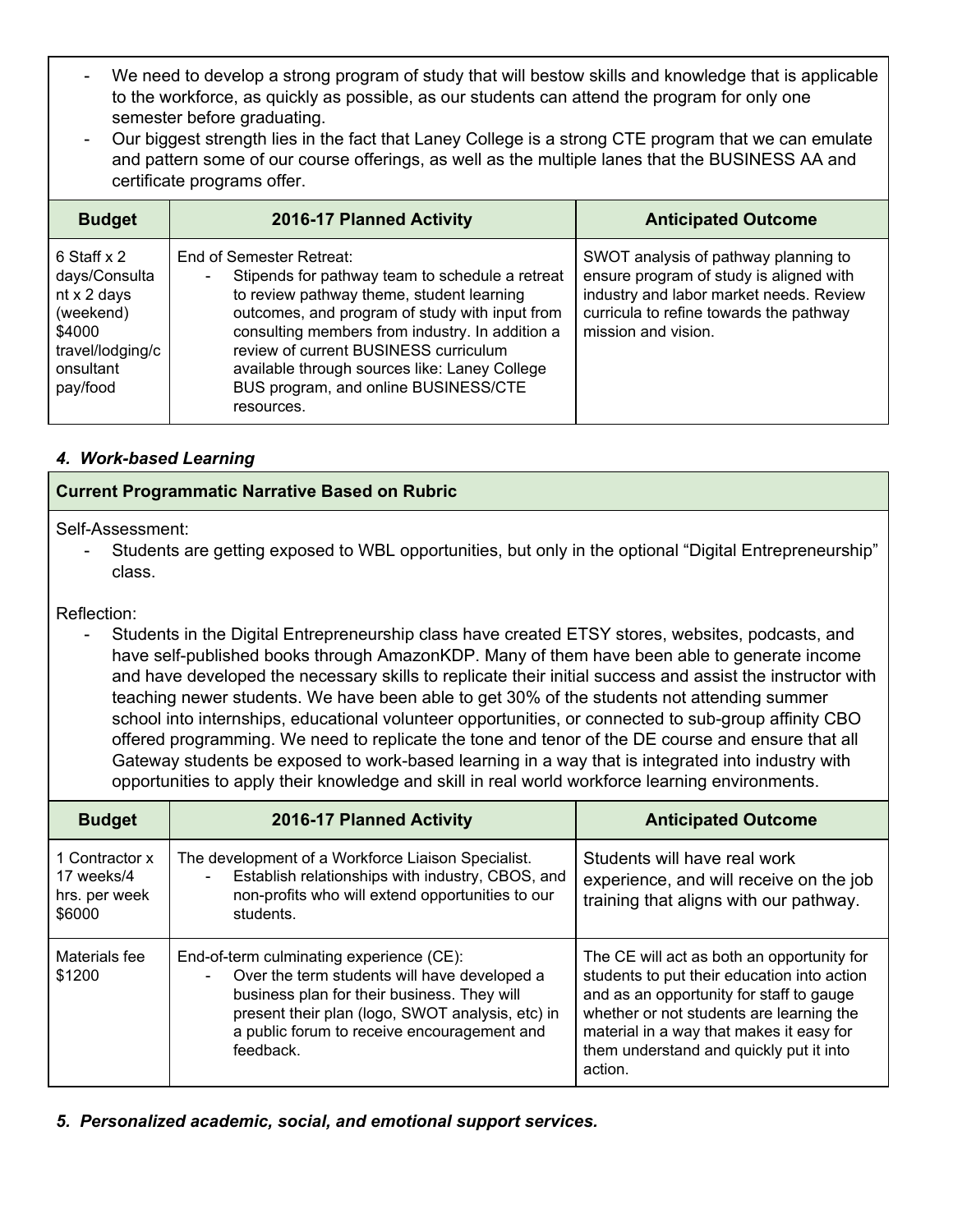## **Current Programmatic Narrative Based on Rubric**

#### Self-Assessment:

- This is the area in which we excel. Every student develops a student education plan (SEP) so they and their caregiver know what needs to be done to earn their high school diploma.
- Every Gateway to College graduate is provide with a post-graduation plan that covers two semesters. Gateway staff also work to ensure that the first semester, post-graduation, is either free or they receive book vouchers so the transition from high school to college isn't too much of a shock.
- We provide culturally reflection, relevant, and responsive education to our students.
- We introduced a Student Engagement and Retention specialist who case-managed graduating students.
- Students were linked to outside exploration opportunities to investigate careers and/or potential hobbies.
- Most of our students have experienced some form of trauma and there is evidence that this has been a barrier to success for some. While we have partnerships with both the college and community mental health services, we need more vigorous support for or students.

#### Reflection:

- Our program thrives off the relationships students and their caregivers have with the director of the program and the staff. We have restorative justice practices if there is ever any kind of damage to a relationship. Students are put into diverse cohorts for both peer and academic support with current students acting as mentors to incoming (Foundation) students.
- Students know their education plans and review them monthly with the counselor who is dedicated to the program. Students on academic probation meet with the director weekly until their grades improve.
- We offer a monthly "Parent University" workshop to teach parents how to support their student with completing homework, organizing their day.
- We have small class sizes and 3 tutors in each class to support students in real time. After classes, we have a cohort tutoring time built into the schedule.
- We have increased our graduation rate every semester for the past six semesters. We've been able to accomplish this by retooling our core academics, instituting a college/student success class, and our weekly all school support meetings (Academic Success Fridays.)

| <b>Budget</b>                  | 2016-17 Planned Activity                                               | <b>Anticipated Outcome</b>                                                                                                                                                                                                                                                                                                                                                                                                                                                                             |
|--------------------------------|------------------------------------------------------------------------|--------------------------------------------------------------------------------------------------------------------------------------------------------------------------------------------------------------------------------------------------------------------------------------------------------------------------------------------------------------------------------------------------------------------------------------------------------------------------------------------------------|
| Software Pilot<br>X.<br>\$1000 | Pilot tracking and charting software w/ teacher and staff<br>training. | Better data tracking for each student. The<br>development of an early alert system that<br>will allow the team to recognize when a<br>student is struggling so we can deploy<br>supportive interventions.<br>We will also be able to build a database<br>that also tracks teacher, subject/course<br>number, day and time, attendance, and<br>grade earned with the goal of auditing<br>pathway courses to see if they are working<br>for our students and if we need to<br>advocate for changes, etc. |
| Parent Liaison<br>\$1080       | Developing a parent liaison position (parent of<br>graduated student)  | Liaison will meet with other parents to<br>gather information about what is and isn't<br>working at home e.g. academic supports,<br>barriers to success, and report these back<br>to the team so interventions for student/s                                                                                                                                                                                                                                                                           |